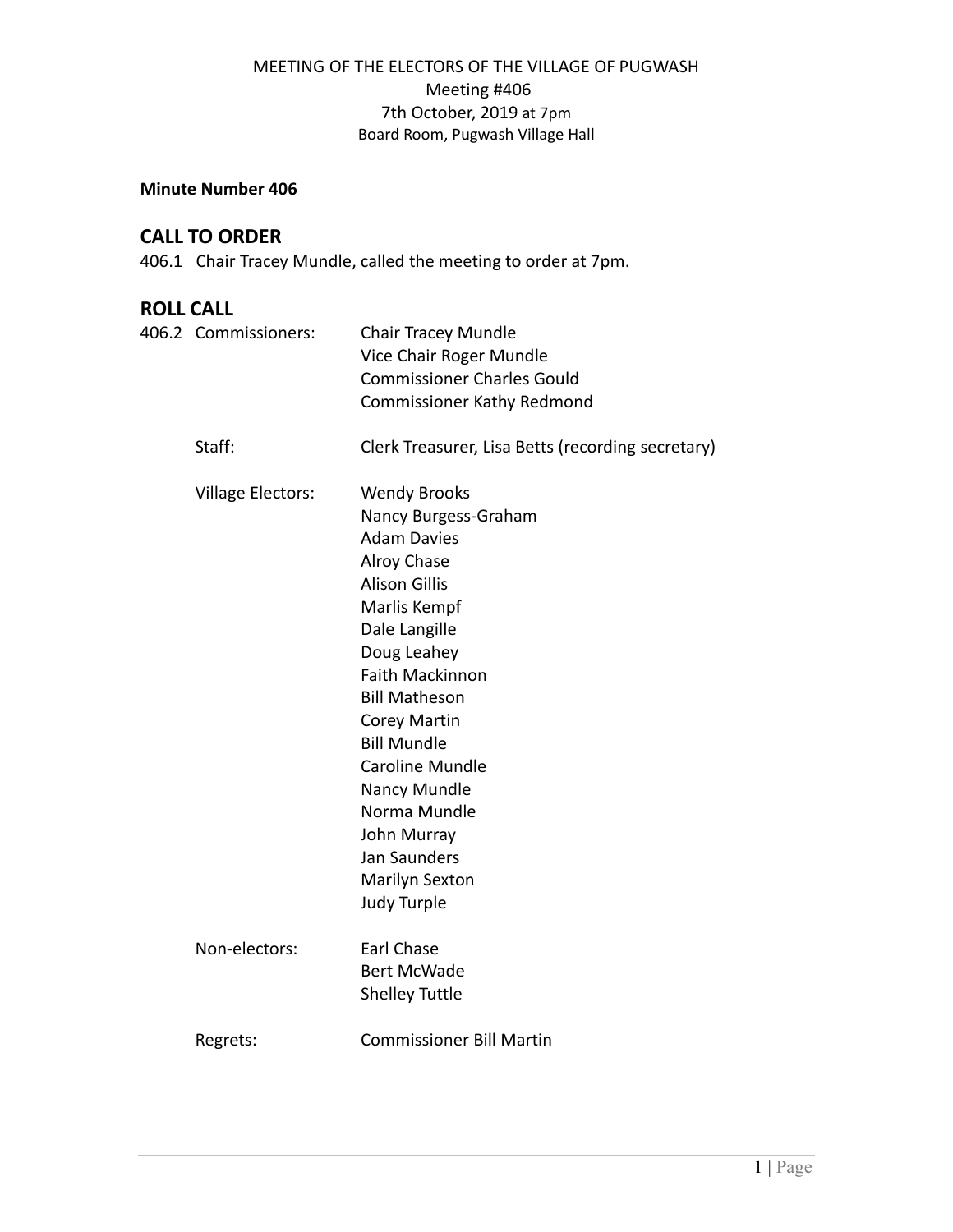# MEETING OF THE ELECTORS OF THE VILLAGE OF PUGWASH Meeting #406 7th October, 2019 at 7pm Board Room, Pugwash Village Hall

## **APPROVAL OF AGENDA**

### **MOTION**

**406.3 It was moved by Commissioner Roger Mundle and seconded by Commissioner Gould that the agenda be accepted. MOTION CARRIED**

#### **Proposal to Borrow funds**

406.4 Chair Mundle read the proposed motion to the Village electors present. The Clerk explained what amounts had been paid to the contractors so far and explained which funding sources were expected but are currently delayed. Once these funds are received, there will remain a shortfall of about \$48,000. Efforts to find more funding will continue to cover this amount.

Questions from the floor included:

- If further funding is not found, will the Village raise funds by raising taxes? No. If funding is not found budget cutbacks may have to be made.
- Are there Village owned assets to sell? The old fire hall is in use. If it is sold, it would have to be replaced with another facility. The Village is investigating the costs of doing that.
- What actual amounts of revenue are expects? A copy of those details was made available.
- Why were there extra costs to construction? Some costs were from additional needs not included in the plans, others were from a share in the cost in mitigating unusually deep frost. These have been negotiated with APM at great length.
- Has the Commission asked Council directly for funding? No. A grant application is in process.

Other points of discussion included:

- Updates on payment on the loan will be made at regular Village meetings.
- Staff is looking at programming at the Harbourfront Centre that could generate revenue.
- The constraints of the rules set by the Municipal Government Act that determine how the Village applies for a loan.
- Other were questions that were off subject and thus Points of Order were not addressed.

The Clerk explained how the vote is to be made and by whom.